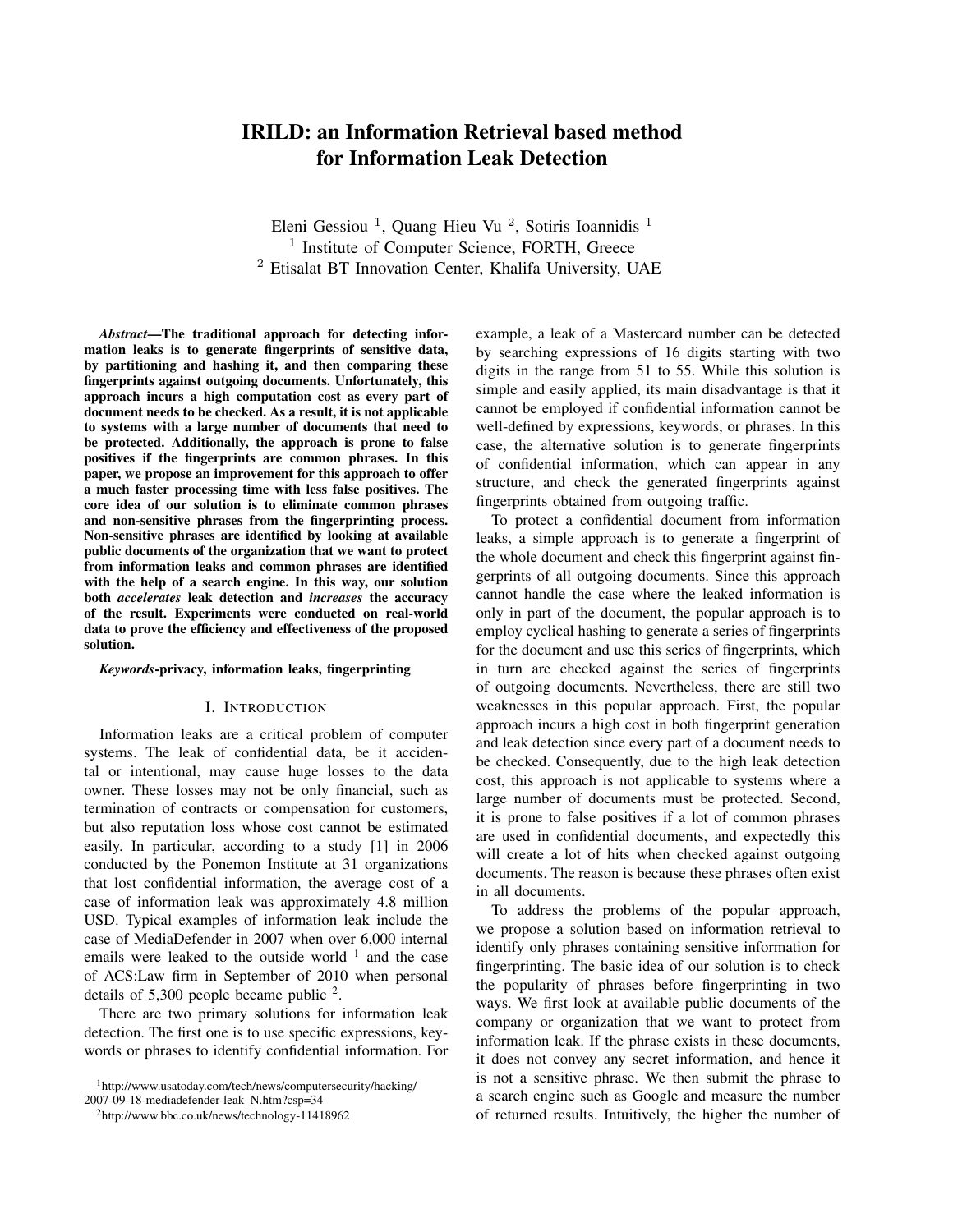returned results is, the more popular the phrase is. What this means is that if a phrase has a large number of returned results, it is a common phrase. By removing public and common phrases in documents from the fingerprint generation process, our solution reduces both the cost of fingerprint generation and leak detection, offering higher processing speed. Furthermore, our solution can improve the accuracy of detection by reducing false positives caused by public and common phrases. In summary, our work makes the following major contributions:

- We propose a novel solution to improve the performance of the traditional approach for information leak detection in terms of processing speed and accuracy. Our core idea is to identify non-sensitive phrases as well as common phrases, and eliminating them from the fingerprinting process of confidential documents.
- To evaluate the popularity of a long combined phrase which has not returned results from search engines, we propose a novel technique to split the phrase into sub-phrases and identify the popularity of the phrase based on the popularity of its divided phrases.
- We conducted an extensive experimental evaluation of the effectiveness and efficiency of our proposed method.

The rest of the paper is organized as follows. In Sections II and III, we discuss prior work and introduce background knowledge. In Sections IV and V, we present and evaluate our solution. Finally, we conclude in Section VI.

# II. RELATED WORK

In the past few years, a number of white papers have been written discussing different aspects of information leak prevention in general, and how to detect information leak in particular. These include [2], which introduces basic solutions to detect and prevent information leaks, [3], which presents testing and evaluation standards for information leak prevention products and [1], which studies the cost incurred by information leaks in practice.

In general, as discussed in [2], there are two main approaches to information leak detection. One is based on defining sensitive expressions, keywords or phrases. This way, information leaks are detected if the outgoing traffic contains the specified expressions, keywords or phrases. The other is based on fingerprints of information. For example, a popular approach for information leak detection in documents is to divide them into multiple parts and generate fingerprints of these parts. These fingerprints are checked against fingerprints of similar divided parts of outgoing traffic for leak detection.

A special type of information leak is information leak from applications. To deal with this type of leak, [4]

proposes Privacy Oracle, a solution that tests an application with different inputs and maps input perturbations to output perturbations to detect potential information leaks. Alternatively, [5] introduces the use of shadow execution that runs two copies of an application at the same time in which, the one containing personal information is kept away from accessing the network while the other with non-confidential data is used to communicate over the network. The response from the network is then shared for both copies. These solutions are, in fact, complementary to these basic solutions as well as the solution presented in this paper.

In addition to information leak detection, there exists a class of techniques that address access control to prevent information leak. Access control is required in cases where the information is available to someone but should be restricted from others. With respect to this aspect, [6], [7], [8], [9] introduce solutions to avoid information leaks caused by accidentally sending emails to unintended recipients. The basic idea of these solutions is to perform data analysis to measure the similarity between the current outgoing email and previous outgoing emails of the same recipient. If there is a big difference between them, the current outgoing email may contain information leak. On the other hand, [10] presents CLAMP, an architecture that protects confidential information in web servers by enforcing strong access control on user data while isolating code running on behalf of different users. These access control techniques are orthogonal to the basic solutions as well as the solution presented in this paper.

The use of search engines to detect information leaks has been introduced in [11]. However, in our work, the purpose of using search engines is simply to detect inferences between keywords. The purpose of finding inferences between keywords is to discover sensitive documents that do not contain specified sensitive keywords but contain closely associated keywords. It is because with high probability, these sensitive documents also contain confidential data. With respect to inference detection, prior to this work, web based inference has been significantly studied in a number of papers such as [12], [13], [14].

### III. BACKGROUND

A popular approach to detect information leaking from a confidential document is to employ cyclical hashing to split the document into multiple parts and generate fingerprints for these parts. In particular, given a document, the method repeatedly creates fingerprints for strings of  $C$  characters from the start to the end of the document, offset by  $O$  characters each time  $(C$  and  $O$  are predefined parameters). An example is shown in Figure 1, where  $C$ and O are set to 30 and 10 respectively. In this example, 30 characters from the  $1^{st}$  to the  $30^{th}$  positions are used to generate fingerprint1, 30 characters from the  $10^{th}$  to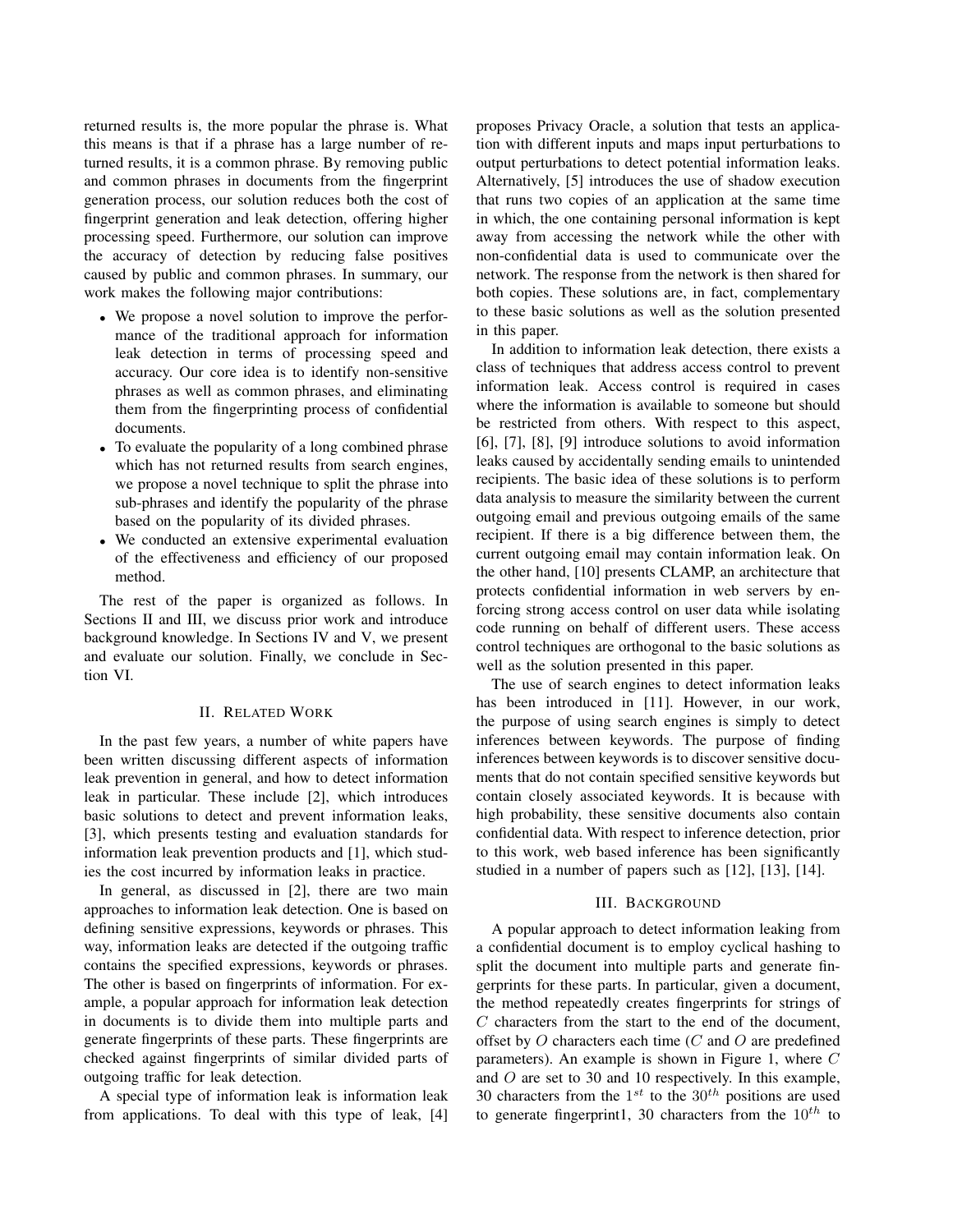

Figure 1. An example of using cyclical hashing

the  $40^{th}$  positions are used to generate fingerprint2, 30 characters from the  $20^{th}$  to the  $50^{th}$  positions are used to generate fingerprint3, and so on.

Given an outgoing traffic channel (e.g., an outgoing email or a file uploading to an outside server), cyclical hashing is also employed to generate a set of fingerprints for the traffic. These fingerprints are then checked against those previously extracted from confidential documents to detect information leaks. In the example in Figure 1, since the first three fingerprints of the outgoing document match the first three fingerprints of the confidential document, it is considered to have partial information leak.

A problem with this approach, illustrated in Figure 1, is that it introduces false positives when common phrases or sentences are used. In this example, even though the common sentence "the following is a summary of our meeting" appears in both the confidential document and the outgoing document, since it does not convey sensitive information, there is actually no information leakage. Furthermore, this redundant check incurs a high processing cost, and hence the approach fails to work in systems with a large number of sensitive documents.

### IV. IRILD

To avoid false positives involving common phrases as shown in the example of Figure 1 and also reduce the unnecessary cost of generating and checking fingerprints of the common phrases, we propose IRILD, an information retrieval based method that is able to identify common phrases and eliminate them from the fingerprinting process. In our method, we evaluate the popularity of phrases by submitting them to an Internet search engine such as Google<sup>3</sup> and measure the number of returned results. The higher the number of returned results of a phrase is, the more common the phrase is. For example, since there are approximately 15,300 results returned from Google when



Figure 2. An overview of fingerprint generation

searching for the sentence "the following is a summary of our meeting", the sentence is considered as a common sentence and no fingerprint should be generated for it. Furthermore, assume that the organization, which employs IRILD also maintains public documents (e.g., documents in public folders of the company's web site). IRILD will also eliminate phrases that can be found in those public documents from the fingerprinting process because these phrases contain already known information.

IRILD generates fingerprints for confidential documents in three steps. In the first step, similar to the popular approach introduced in Section III, IRILD employs cyclical hashing on each confidential document to generate a set of candidate strings for the fingerprinting process. Note that by using a fixed number of characters to generate strings, a candidate string may not be a complete phrase (e.g., as in the example of Figure 1, the second candidate string, "ing is a summary of our meetin" is not a complete phrase). Thus, from this set of candidate strings, IRILD needs to generate a set of candidate, complete phrases. Each phrase corresponds to a candidate string and is the shortest phrase that totally covers the string. For example, the candidate phrase corresponding to the second candidate string in the example of Figure 1 is "following is a summary of our meeting". In the second step, IRILD identifies public phrases and common phrases and removes them from the set of candidate phrases. Finally, candidate strings associated with remaining sensitive candidate phrases are used to generate fingerprints. The overview of IRILD's processing steps to generate fingerprints for a confidential document is illustrated in Figure 2.

Note that while the fingerprint generation of IRILD is different from that of the popular approach, the information leak detection of these two approaches is still the same, i.e., fingerprints of confidential documents in the database are used to check against fingerprints of outgoing documents for information leak detection. Also, note that both cyclical hashing method and IRILD do not work for encoded, encrypted, or compressed data. The aim of cyclic hashing method and IRILD is to prevent information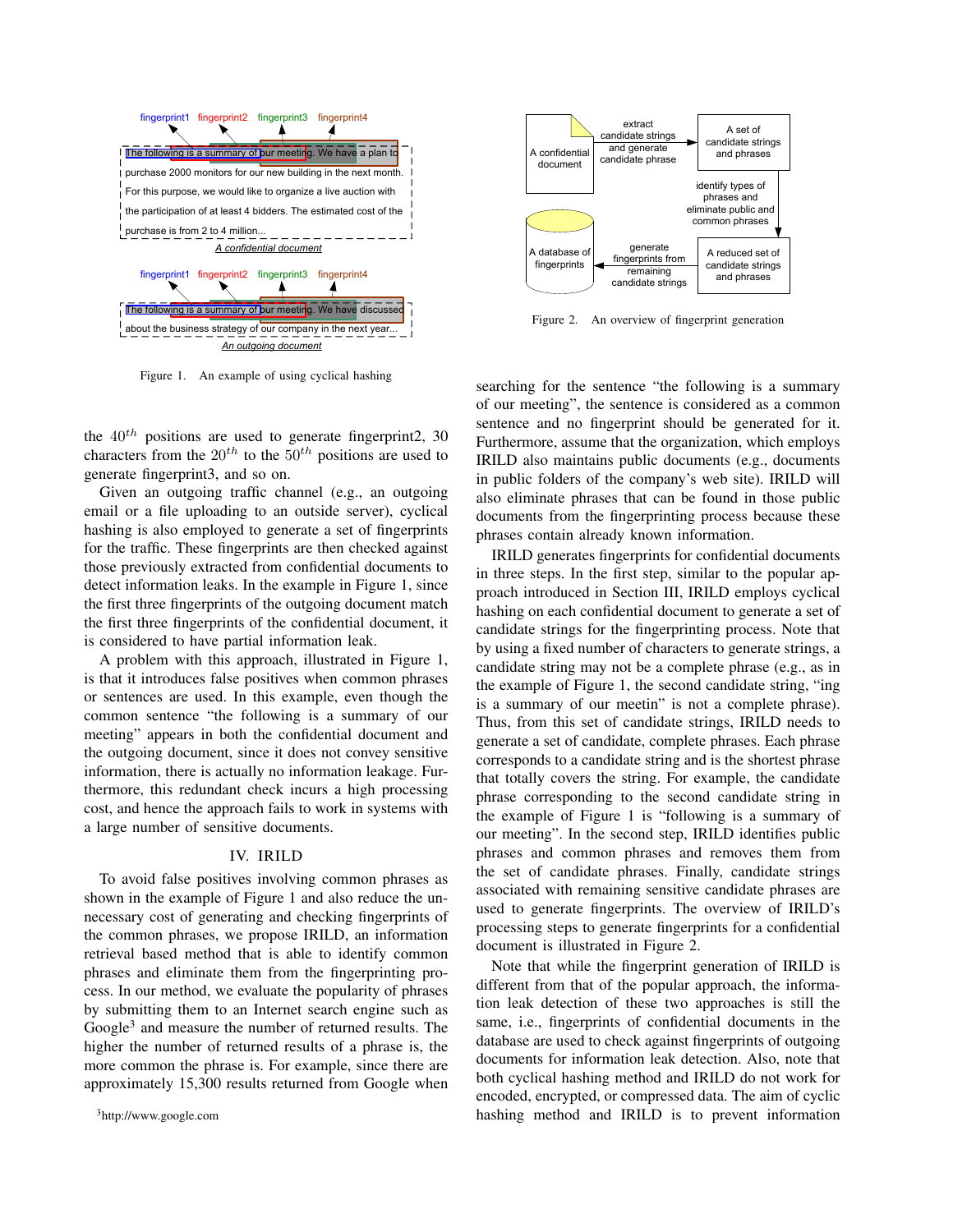leak in normal text information channels. We believe that solutions to deal with concealed information (e.g., encoded or encrypted data) and regular expression patterns or time aspect of the information are complementary to IRILD.

# *A. Public phrase identification*

The task of identifying public phrases from a set of candidate phrases is simply a search of these phrases from available public documents. To fulfill the task, a solution is to employ the basic information retrieval technique to create document indices for public documents and inverted indices for words in public documents. Each document index records words that appear in a public document. On the other hand, each inverted index records positions of a word in all documents the word appears. For example, the structure of a document index can be  $\{doc_x: word_1,$  $word_2$ ,  $word_3$ ,  $\cdots$ } while the structure of an inverted index can be  $\{word_y: [doc_1: pos_{11}, pos_{12}, pos_{13}, \cdots],\}$  $[doc_2: pos_{21}, pos_{22}, pos_{23}, \cdots], \cdots$ }. To detect whether a phrase is a public phrase, we first parse the phrase into a list of words. After that, we search document indices to see if there is any document that contains all words in the list. If such a document exists, we then retrieve inverted indices of the words to see their positions in the document. If the words appear at adjacent positions, it forms a phrase in the document. In this case, we conclude the checking phrase is a public phrase since the checking phrase matches a phrase in a public document. While this solution always generates exact results without false positives, it incurs a high cost in search. As a result, this technique can only be used if the number of public documents is not very large. An alternative solution is to also employ cyclical hashing to generate fingerprints for public documents and compare these fingerprints to the fingerprints of the candidate strings to check if the candidate strings exist in public documents. This technique is often used if the number of public documents is large.

#### *B. Common phrase identification*

As previously discussed, to check whether a phrase is a common phrase, we submit the phrase to Google and measure the number of returned results. Basically, a phrase is a common phrase if there are a lot of returned results. As discussed before if the phrase has a lot of returned results from the search engine, we hypothesize that there is a high probability that it does not contain secret information. On the other hand, if the search engine returns only a few results for the search, the phrase is considered as a sensitive phrase. To make it easy to evaluate the popularity of a phrase, we propose a formula to calculate the popularity score of the phrase from its number of returned results by the search engine as follows:

$$
Score(P) = \log_{10}(N(P) + 1)
$$
 (1)

where  $P$  is the evaluating phrase and  $N(P)$  is the number of results returned from searching  $P$ . A common phrase is a phrase whose popularity score is greater than a predefined threshold  $K$ . For example, if we set  $K$  to 4 and the search of a phrase P has 20,000 number of results,  $P$  is considered as a common phrase because  $Score(P) = log_{10}(20,000 + 1) > 4.$ 

The above technique to identify common phrases usually works if candidate phrases are not long (e.g., common phrases are single phrases). However, in cases where candidate phrases are long (e.g., when  $C$  is set to a large value, the candidate phrases that cover candidate strings are also long), a problem comes. In these cases, candidate phrases can be a combined phrase, a sentence, or even some sentences or a paragraph. While it is easy to identify the popularity of a single phrase by the search engine, it is more difficult to do the same thing for a combined long phrase or sentence. It is because with high probability, the long phrase cannot be found by the search engine. To deal with this problem, we suggest a simple way to parse the combined phrase or sentence into smaller single phrases and calculate the popularity of the combined phrase from the popularity of the split single phrases. In particular, let  $P_1, P_2, \cdots, P_n$  be n single phrases that are split from a combined phrase P and  $Score(P_1)$ ,  $Score(P_2)$ ,  $\cdots$ ,  $Score(P_n)$  be their popularity scores.  $Score(P)$  is calculated as:

$$
Score(P) = \min_{i=1..n} \{Score(P_i)\}
$$
 (2)

The rationale behind the above formula is that the score of the combined phrase should be equal to the minimum popularity score of its members. The intuition of the formula is straightforward. A combined phrase is a common phrase if all of its sub-phrases are common. On the other hand, a combined phrase is a sensitive phrase if at least one of its split phrases is a sensitive phrase.

A concern with this approach is that sensitive information may be leaked if a determined adversary can capture all queries submitted to the search engine and reconstruct indexing documents from these queries. Our solution to this concern is to submit queries from different locations to hide the fact that all queries come from the same source, and hence the attack should fail. In particular, in our experiments, we distributed queries to PlanetLab nodes [15] in different countries across continents and only submitted the queries to the search engine from there. Note that alternative to PlanetLab nodes, search proxies [16], [17] can be used to anonymize the queries. Furthermore, besides Google, we also employed other search engines such as Yahoo!<sup>4</sup> and Bing<sup>5</sup> for query submission. By employing multiple sources to send the

```
4http://www.yahoo.com
```

```
5http://www.bing.com
```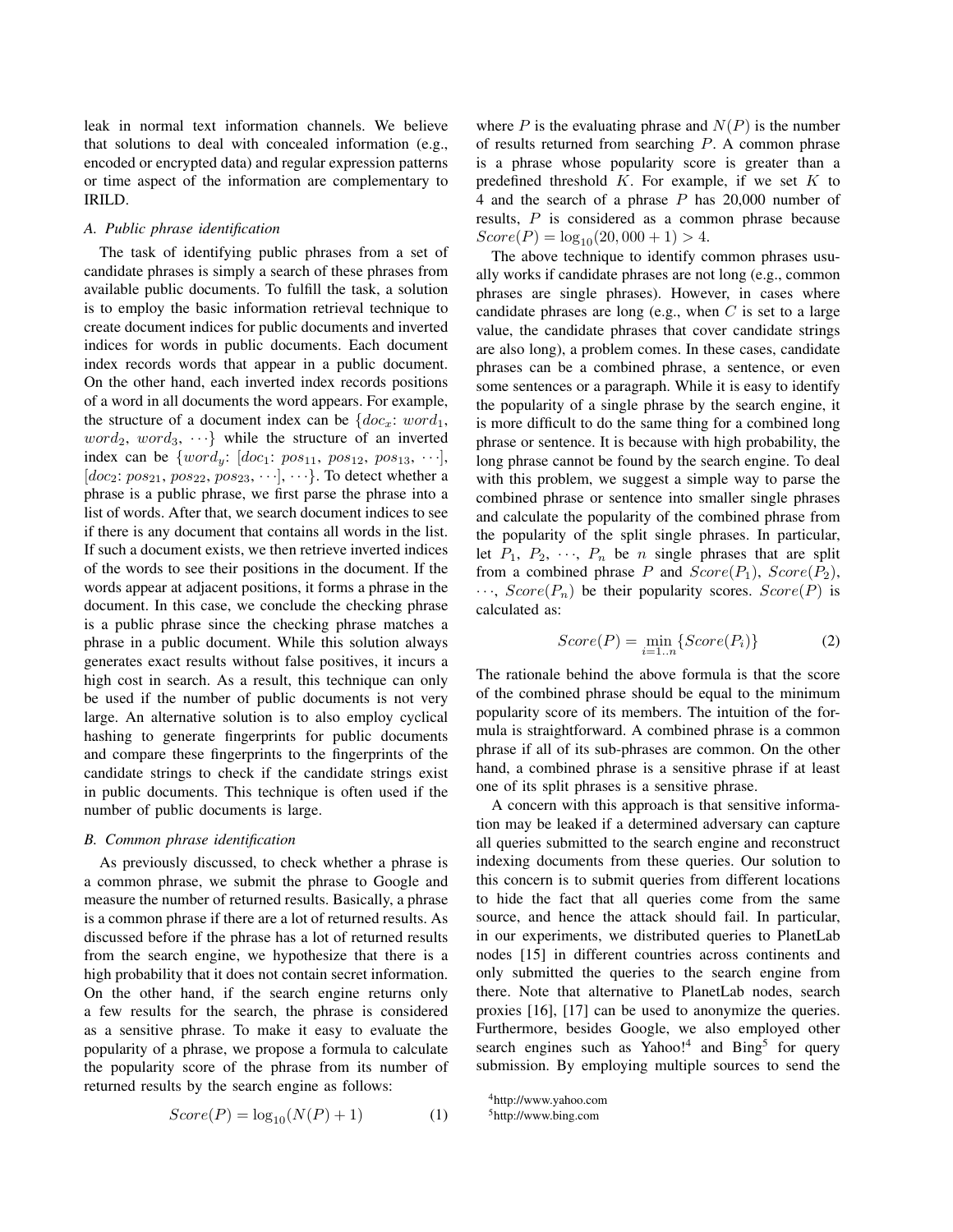queries and multiple destinations (i.e., search engines) to process the queries, we have created "noise" for our method. In particular, the noise can be adjusted by increasing or decreasing the number of sources and destination according to the following formula:

$$
N(Planet Lab\_Nodes) * N(Search\_English(3)
$$

where  $N(PlanetLab\_Nodes)$  is the number of PlanetLab nodes and  $N(Search\_English)$  is the number of search engines that we used in the experiments. With the use of noise, it will require an extremely high cost to inspect all PlanetLab nodes and search engines if an adversary wants to reconstruct indexing documents from the submitted queries.

# *C. Improvement techniques*

Besides the basic solution to identify public phrase, we suggest two improvement techniques as follows:

- We observe that if a phrase contains numbers, it is often a sensitive phrase. It is because in most cases numbers represent sensitive information, such as telephone numbers, dates of birth, amounts of money, etc. As a result, we decided to consider all phrases containing numbers as sensitive phrases. In this way, we save time by not querying the Google for these phrases. In other words, prior to submitting a phrase to Google, we check whether numbers are contained in the phrase. If there are, the phrase is considered as sensitive eliminating the need to perform a Google search. By automatically considering phrases containing number as sensitive phrase, there is a potential of getting false positives. However, we note that this false positive rate causes by this case is very small and acceptable given that our method outperforms the traditional cyclical hashing method
- We propose that if we have two adjacent phrases that are overlapped by at least half of the length (this happens when  $O < \frac{1}{2}C$  or in other words the length of the offset is less than half of the length of the candidate string), and one of these phrases is a popular phrase with a high score, we can also skip the Google search for the other. The reason is because with the significant overlapping between these two phrases, with high probability, the other phrase will not contain sensitive information.

Note that while these two improvement techniques help to further improve the processing speed, they may introduce false positives in some cases. Nevertheless, this very low false positive rate is tolerable when compared against the total accuracy.

### V. EXPERIMENTAL STUDY

To evaluate the efficiency and effectiveness of IRILD, we implemented it in Python 2.5 and conducted experiments with the Enron Email Dataset [18], where we chose

Table I EXPERIMENTAL SETTINGS

| Parameter | Domain values | Default value |
|-----------|---------------|---------------|
|           | 15 - 30       |               |
|           | $-20$         |               |
|           |               |               |

50 emails from the "Inbox" of 10 employees as confidential documents (5 emails for each employee), and used 200 random emails in total from their "Sent Items" to test the accuracy of the method. The emails used as confidential documents contained information both about company's internal procedures, such as scheduling employees' program, payment status, meetings, etc, and personal information such as telephone numbers, email addresses. We considered textual information in the Enron's website (an instance of January 2001 [19]) as public information. For comparison purpose, we compared IRILD to the popular approach that employed only cyclical hashing without the removal of public and common phrases in fingerprint generation.

In the experiments, we set the default value of  $C$  to  $20$ because in our opinion the value of C should be equal to the average length of the queries made in Google. Note that since the average query in Google consists of 4 words<sup>6</sup> and the average length of an English word is 5 characters<sup>7</sup>, setting C equals to 20 seems quite reasonable. We set the default value of  $O$  to  $10$  (which is half of  $C$ ) because smaller values of  $O$  would create more fingerprints and thus the number of false positives would be increased. On the other hand, higher values of  $O$  would lead to the decrement of phrases that would be tested for information leaks, in other words there may be potential false negatives. Finally, we choose 4 as the default value of  $K$  because we believe that a phrase should be tagged as common if its occurrences at Google are beyond 10,000, in number. To summarize, the default and range of values of C, O, and K used in experiments are listed in Table I.

We evaluated the performance of IRILD and the popular approach in three aspects:  $(i)$  the cost of fingerprint generation in terms of processing time and the number of fingerprints,  $(ii)$  the cost of information leak detection in terms of processing time, and  $(iii)$  the accuracy of the results in terms of false positives and false negatives. Note that to compute the accuracy of IRILD and cyclical hashing, we manually looked at testing documents to extract all possible leaked cases (i.e., information that is copied from confidential documents).

<sup>6</sup>http://www.beussery.com/blog/index.php/2008/02/google-averagenumber-of-words-per-query-have-increased/

<sup>7</sup>http://blogamundo.net/lab/wordlengths/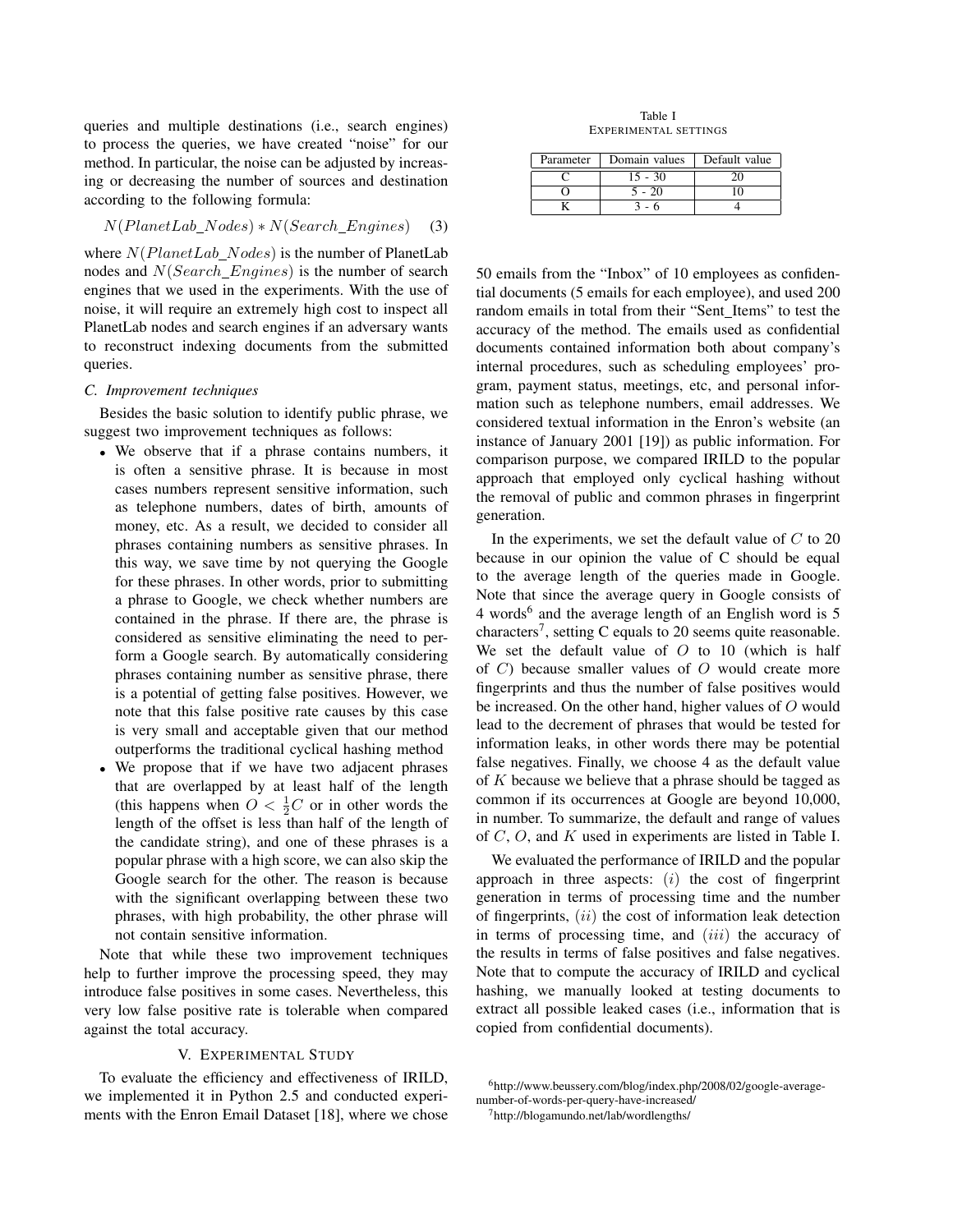

Figure 3. Effect of varying the string length C, keeping the offset position  $Q = 10$ 



Figure 4. Effect of varying the offset position O, keeping the string length  $C = 20$ 



Figure 5. Effect of varying the threshold K, keeping the string length  $C = 20$  and the offset position  $O = 10$ 

# *A. Cost of fingerprint generation*

We first evaluated the cost of fingerprint generation for confidential documents (emails in our case). As expected, IRILD incurred a processing time around 2 to 3 times longer than the basic approach, due to the extra time of submitting queries to Google to determine the popularity of candidate phrases. Even though IRILD takes time for indexing data, it happens only once. Later, the database of the fingerprints could be updated at intervals or when a new sensitive document is inserted to or an existing document is removed from the repository. Since the later step only involves one or few documents, it does not incur much processing cost. While this extra time can be reduced by employing PlanetLab [15] to submit queries concurrently, since fingerprint generation is done offline

whenever a confidential document is submitted to the system, it does not affect the efficiency and effectiveness of IRILD.

The average number of fingerprints generated by IRILD and the basic approach when varying  $C$  and  $O$  are shown in Figure 3(a) and Figure 4(a) respectively. The results show that by removing public and common phrases from fingerprint generation, IRLID significantly reduced the number of generated fingerprints compared to the basic approach. In particular, as shown in Figure 3(a), the percentage difference in the number of generated fingerprints between cyclical hashing and IRILD varied from 21% when  $C = 30$  to 58% when  $C = 15$ . On the other hand, as in Figure 4(a), IRILD generated 55% less fingerprints, at best case, that  $O = 5$ . Even at the worst case, when O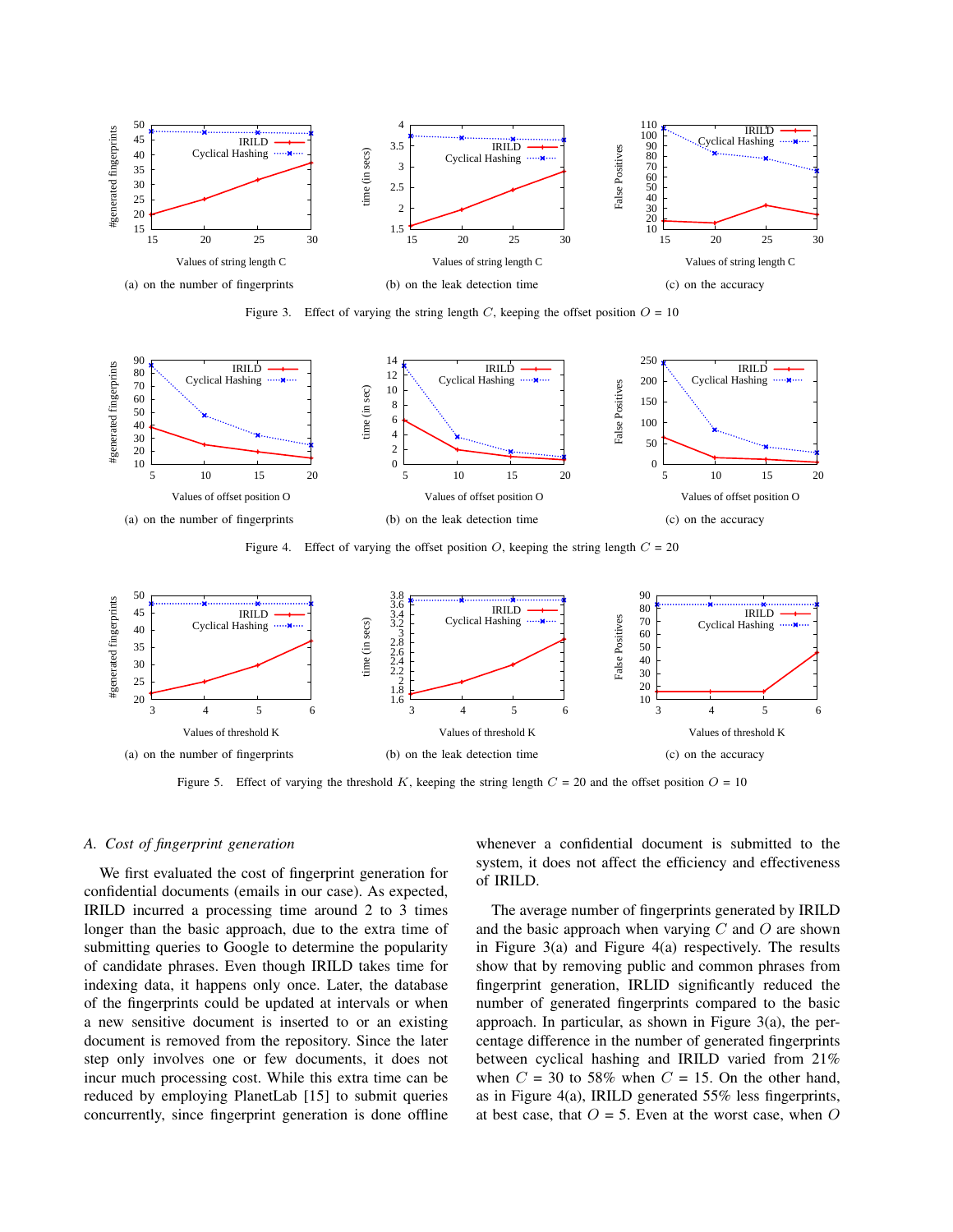= 15, IRILD manages to generate 39% less fingerprints than cyclical hashing. It is interesting to observe that while the number of generated fingerprints in cyclical hashing does not depend on the value of  $C$ , in case of IRILD, the bigger the value of  $C$  is, the more the number of generated fingerprints is.

### *B. Cost of information leak detection*

In this experiment, we measured the processing time required to detect information leak from testing documents. Figure 3(b) and Figure 4(b) show the processing time of information leak detection when varying  $C$  and  $O$ . As expected, since the number of fingerprints in IRILD was less than those in the basic approach, IRILD took a smaller number of comparisons, and hence it incurred a faster processing time. Actually, if we make a comparison between Figure 3(a) and Figure 3(b) as well as Figure 4(a) and Figure 4(b), the similarity between them show a strong correlation between the number of the generated fingerprints and the information leak detection time.

### *C. Accuracy*

In order to check the accuracy of IRILD and cyclical hashing, fingerprints of confidential documents in the database are used to check against fingerprints of outgoing documents for information leak detection. So as discussed earlier, we evaluated the accuracy of IRILD by measuring false positives and false negatives, in terms of fingerprints. It is interesting to observe that we get the same number of false negatives in both IRILD and the basic approach. In particular, both methods have no false negatives when  $O < 20$  and IRILD has only one false negative when O = 20, in contrast with cyclical hashing. That is because both approaches employ the same technique for indexing sensitive information and searching for information leaks. However, in terms of false positives, the result of IRILD is much better than that of the basic approach. As shown in Figure 3(c) and Figure 4(c), IRILD achieved a much better accuracy compared to the basic approach. As far as the true positives concerned, apart from the expected information leaks that came up, such as telephone numbers and some meeting dates, because they contained numbers, we also detected more information leaks. The first one contains the minutes of a meeting and the second one is about a contact with an outside partner.

It it important to note that in practice we would always set O to small values (e.g.,  $O < \frac{1}{2}C$ ) in order to avoid false negatives (i.e., all leaks should be detected). In this case, IRILD significantly outperforms the basic approach since according to this experiment and the previous two experiments in Sections V-A and V-B, the smaller the value of  $O$  is, the bigger the improvement IRILD has compared to the basic approach in terms of fingerprint generation cost, leak detection cost, and accuracy (or false positive cost).

# *D. Effect of varying the threshold* K

So far we had  $K$  fixed at 4. In this experiment, we evaluated the effect of varying  $K$  from 3 to 6 on IRILD (note that the change of K does not affect the popular approach). The experimental results displayed in Figure 5 show that with the increasing of  $K$ , the number of generated fingerprints as well as the processing cost increased. It is because when  $K$  increased, we put a higher boundary for phrases to be considered common phrases, and hence less common phrases were identified and removed. The consequence of having less identified common phrases was an increase in the false positives of the method (happened when  $K = 6$ ). Note that in the worst case if we set  $K$  to infinity so that all sentences are considered sensitive in IRILD, both IRILD and the basic approach will get the same number of false positives. Nevertheless, as discussed before, a reasonable value of  $K$  should not be high (e.g., 4 or at most 5).

### VI. CONCLUSION

In this paper, we introduced IRILD, an information retrieval based solution to improve the performance of the traditional cyclical hashing approach for information leak detection. The core idea of IRILD is to *identify and remove* public phrases (found in public documents) and common phrases (identified by checking the number of results returned by Google when querying the phrases) from the fingerprinting process, since these types of phrases do not contain sensitive information. Furthermore, we conducted extensive experimental evaluation of our solution, and proved that it significantly outperformed the cyclical hashing approach. Specifically, IRILD achieved a much faster leak detection speed. As a result, IRILD can be utilized by systems with a large numbers of sensitive documents. Also, IRILD achieved much higher accuracy when compared with traditional cyclical hashing due to the removal of false positives related to public and common phrases.

#### **REFERENCES**

- [1] T. P. Institute, *2006 Annual Study: Cost of a Data Breach*, 2006, white Paper.
- [2] S. Institute, *Understanding and Selecting a Data Loss Prevention Solution*, 2009, white Paper.
- [3] P. T. Labs, *Information Leak Prevention Accuracy and Security Tests*, 2006, white Paper.
- [4] J. Jung, A. Sheth, B. Greenstein, D. Wetherall, G. Maganis, and T. Kohno, "Privacy oracle: a system for finding application leaks with black box differential testing," in *CCS '08: Proceedings of the 15th ACM conference on Computer and communications security*. New York, NY, USA: ACM, 2008, pp. 279–288.